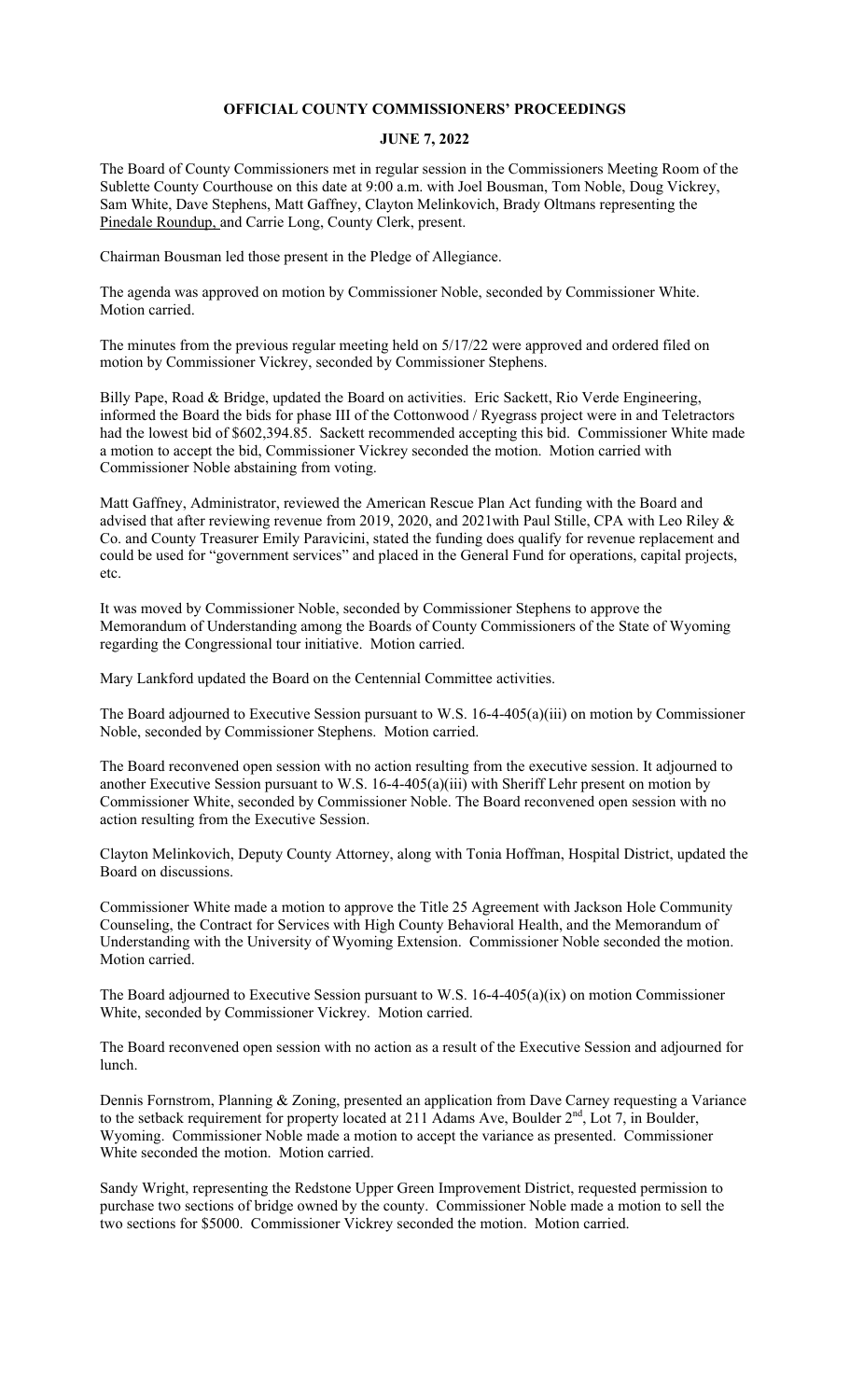It was moved by Commissioner White, seconded by Commissioner Noble to adjourn to Executive Session pursuant to W.S. 16-4-405(a)(vii). The Board reconvened open session with no action from the Executive Session.

Payroll, in the amount of \$1,021,804.04, was approved on motion by Commissioner White, seconded by Commissioner Noble. Motion carried.

Commissioner White made a motion to approve accounts payable and payroll liabilities in the amount of \$1,607,970.96. Commissioner Vickrey seconded the motion. Motion carried.

AMERICAN FAMILY LIFE ASSURANCE 4,233.28 / SUBLETTE COUNTY PAYROLL ACCT 3,600.00 GREAT-WEST TRUST COMPANY, LLC 12,366.50 / SUBLETTE COUNTY PAYROLL ACCT 1,032.54 SUBLETTE COUNTY PAYROLL ACCT. 369.00 / SUBLETTE COUNTY PAYROLL 5,450.47 056-NCPERS WYOMING 160.00 / NEW YORK LIFE 1,168.81 SUBLETTE COUNTY PAYROLL ACCT 348,406.07 / SUBLETTE CO PAYROLL ACCT 51,331.83 SUBLETTE COUNTY 1,000.00 / VALIC 58.82 / WYOMING RETIREMENT SYSTEM 1,387.50 WYOMING RETIREMENT SYSTEM 172,031.45 / 307 MERCANTILE CO. LLC 40.00 / 307 TIRE LLC 5,818.00 ADAMSON POLICE PRODUCTS 87.54 / ADS ON BOARDS 1,000.00 ALDER ENVIRONMENTAL LLC 6,289.82 / GREGORY F. ALLEN 97.14 ALTITUDE DRUG LLC 101.25 / AMAZON CAPITAL SERVICES 833.82 / AMAZON 253.28 AMERICAN SAFETY & HEALTH INSTITUTE 676.88 / ANIMAL CLINIC OF PINEDALE PC 443.05 A. PLEASANT CONSTRUCTION 116,594.81 / AT&T MOBILITY 48.86 AXON ENTERPRISE, INC. 13,327.98 / MARYLISA BAXLEY 30.00 / BELVEAL'S SIGNS 280.00 BELVEAL'S BODY SHOP 200.00 / BOB BARKER COMPANY, INC. 539.69 / BOMGAARS 1,312.47 JAMES BOND 338.77 / JOEL E. BOUSMAN 1,445.67 BOULDER VETERINARY CLINIC 2,490.50 / BROKEN SPOKE WELDING 14,190.00 BUCKY'S OUTDOOR, L.L.C. 53.98 / SHAWN BUTNER 186.22 CDW GOVERNMENT, INC. 1,398.06 / CENTURYLINK 18,376.92 / CENTURYLINK 3,569.79 CMC 94.00 / CNA SURETY 100.00 / CONRAD & BISCHOFF INC. 43,922.23 COOPER, SHAD 1,386.14 / COVILL FUNERAL HOME 1,500.00 CPS DISTRIBUTORS, INC. 380.48 / CRESTED BUTTE OUTDOORS 8,204.20 CREATIVE PRODUCT SOURCE, INC. 331.80 / C. ROBERTS TRUCKING, LLC 2,362.50 CASSIE CRUMPTON 51.01 / D.A. SCREENING 65.00 / DAVES ELECTRONICS 604.23 DAYS INN-CHEYENNE 768.00 / DELL MARKETING LP 123.96 / DIRECTV 146.99 DJ'S GLASS PLUS 445.00 / DOMINION ENERGY 5,803.40 DEPT OF WORKFORCE SERVICES 22,975.98 / D. SWAIN DESIGN 1,368.75 DULTMEIER SALES LLC 1,390.00 / DUSTBUSTERS, INC. 106,139.21 EAGLE OF CODY 306.00 / EAGLE UNIFORM & SUPPLY CO. 328.52 EATON CORPORATION 9,695.61 / UNEMPLOYMENT TAX DIVISION 1,276.35 ERICKSON, LESTA 220.00 / ESRI 600.00 / ELECTRICAL WHOLESALE SUPPLY 4,595.10 FASTENAL COMPANY 329.03 / F.B.MCFADDEN WHOLESALE 119.65 FIRE ENGINEERING COMPANY 2,657.00 / FIRST ARMORED SERVICES LLC 17,209.31 FIRST CHOICE FORD 3,188.88 / FLOYD'S TRUCK CENTER 1,480.90 FORSGREN ASSOCIATES INC. 8,069.40 / CALVIN FURNISH 540.95 / GALLS, LLC 492.55 GARMIN SERVICES, INC. 19.95 / GRANT GOLDEN 1,197.77 / F. GASTON GOSAR 390.00 GREENWOOD MAPPING, INC. 2,115.00 / LYNDY GUENTHER 1,586.55 HELEN HEGARDT 1,041.67 / TOP GEAR INC 291.80 / HENRY SCHEIN INC. 252.84 HOBACK LAW LLC 1,000.00 / HONNEN EQUIPMENT CO. 1,821.90 / INN AT LANDER 384.00 INTERSTATE BATTERIES OF 320.90 / JEN MATOSKY 294.61 JOHN E REID & ASSOCIATES,INC 149.00 / J. J. KELLER 864.40 / GREG KEMP 678.88 STEVE KIPP 552.39 / LARIMER COUNTY CORONER 625.20 / TRAVIS LANNING 795.00 LARRY H MILLER JEEP DODGE 135.20 / JANNA LEE 1,163.87 / JOHN LINN 421.96 LMT INC. 30,000.00 / L. N. CURTIS & SONS 1,310.17 / JARAD LOVEJOY 480.88 JOSHUA LOVEJOY 850.08 / LR COMMUNICATIONS, INC. 118.00 L-TRON CORPORATION 12,706.95 / M & M TRANSFER INC. 25,228.25 MANSUR, KRYSTAL 250.54 / MAVERICK DIESEL & EQUIPMENT 7,137.64 MEDICARE COMMERCIAL REPAYMENT CENTE 1,538.97 / MMSGS 761.77 JANET MONTGOMERY 657.63 / MOUNTAIN ALARM/WATCHGUARD 132.00 MERCK SHARP & DOHME LLC 4,970.80 / NADCP ANNUAL CONFERENCE 895.00 / NAFTO 325.00 NATIONAL ASSOCIATION OF SCHOOL 540.00 (Later voided) / NATRONA COUNTY SHERIFFS OFFICE 250.00 JACLYN NELSON 45.05 / NYC GRAPHICS, INC 377.80 ODP BUSINESS SOLUTIONS,LLC 1,327.85 / OFFICE OUTLET 78.70 OXYGEN FORENSICS INC 2,899.00 / PACIFIC OFFICE AUTOMATION 161.00 BILLY E. PAPE 98.79 / PARK COUNTY COMMISSIONERS 918.00 / HANA PATTERSON 284.52 PEAK EMBROIDERY, LLC 245.31 / PEAK POWDER COATING, INC 910.00 PERSONNEL CONCEPTS 20.90 / PERFORMANCE TECH, LLC 1,095.86 PETE'S DIESEL REPAIR,INC 24,362.75 / PETERBILT OF WYOMING 4,683.01 PINEDALE AUTO SUPPLY 614.72 / PINEDALE NATURAL GAS CO. 9,091.71 PINEDALE ROUNDUP 2,053.14 / PSS INDUSTRIAL GROUP CORPORATION 382.00 QUADIENT LEASING USA, INC 583.20 / QUILL CORPORATION 902.75 THE RADAR SHOP INC. 2,030.00 / CHANDRA RASMUSSEN 246.18 REBEL AUTO PARTS 343.41 / RENDEZVOUS POINTE 12,844.00 RIDLEY'S FAMILY MARKETS 147.40 / RIVERSIDE BOOT & SADDLE 5,510.94 RIVERTON CHRYSLER-DODGE-JEEP INC 542.00 (Later voided)/ RIVERA LODGE 646.00 ROCKY MOUNTAIN OILFIELD WAREHOUSE 154,529.24 / ROCKY MOUNTAIN POWER 10,368.27 ROCKY MOUNTAIN COMPETITIVE SOLUTION 500.69 / ROCKY MOUNTAIN YETI 220.71 ROCK SPRINGS WINNELSON 673.86 / SALT LAKE WHOLESALE SPORTS 8,762.70